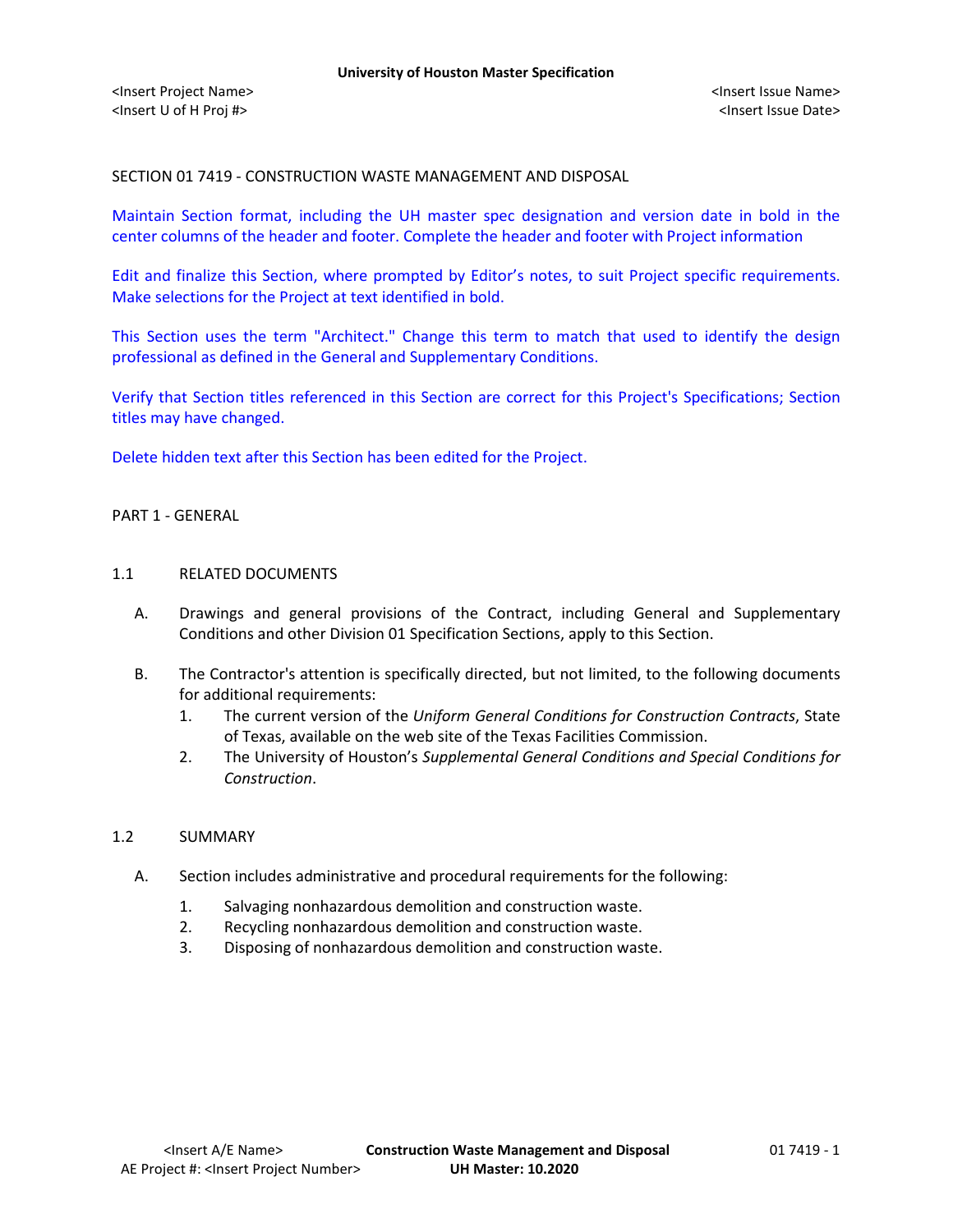## 1.3 DEFINITIONS

- A. Construction Waste: Building and site improvement materials and other solid waste resulting from construction, remodeling, renovation, or repair operations. Construction waste includes packaging.
- B. Demolition Waste: Building and site improvement materials resulting from demolition or selective demolition operations.
- C. Disposal: Removal off-site of demolition and construction waste and subsequent sale, recycling, reuse, or deposit in landfill or incinerator acceptable to authorities having jurisdiction.
- D. Recycle: Recovery of demolition or construction waste for subsequent processing in preparation for reuse.
- E. Salvage: Recovery of demolition or construction waste and subsequent sale or reuse in another facility.
- F. Salvage and Reuse: Recovery of demolition or construction waste and subsequent incorporation into the Work.

## 1.4 PERFORMANCE REQUIREMENTS

A. General: Achieve end-of-Project rates for salvage and recycling of at least 75 percent by weight of total non-hazardous solid waste generated by the Work. Practice efficient waste management in the use of materials in the course of the Work. Use all reasonable means to divert construction and demolition waste from landfills and incinerators. Facilitate recycling and salvage of materials, including the following:

## Retain sub-paragraphs below that are applicable to project.

- 1. Demolition Waste:
	- a. Asphalt paving.
	- b. Concrete.
	- c. Concrete reinforcing steel.
	- d. Brick.
	- e. Concrete masonry units.
	- f. Wood studs.
	- g. Wood joists.
	- h. Plywood and oriented strand board.
	- i. Wood paneling.
	- j. Wood trim.
	- k. Structural and miscellaneous steel.
	- l. Rough hardware.
	- m. Roofing.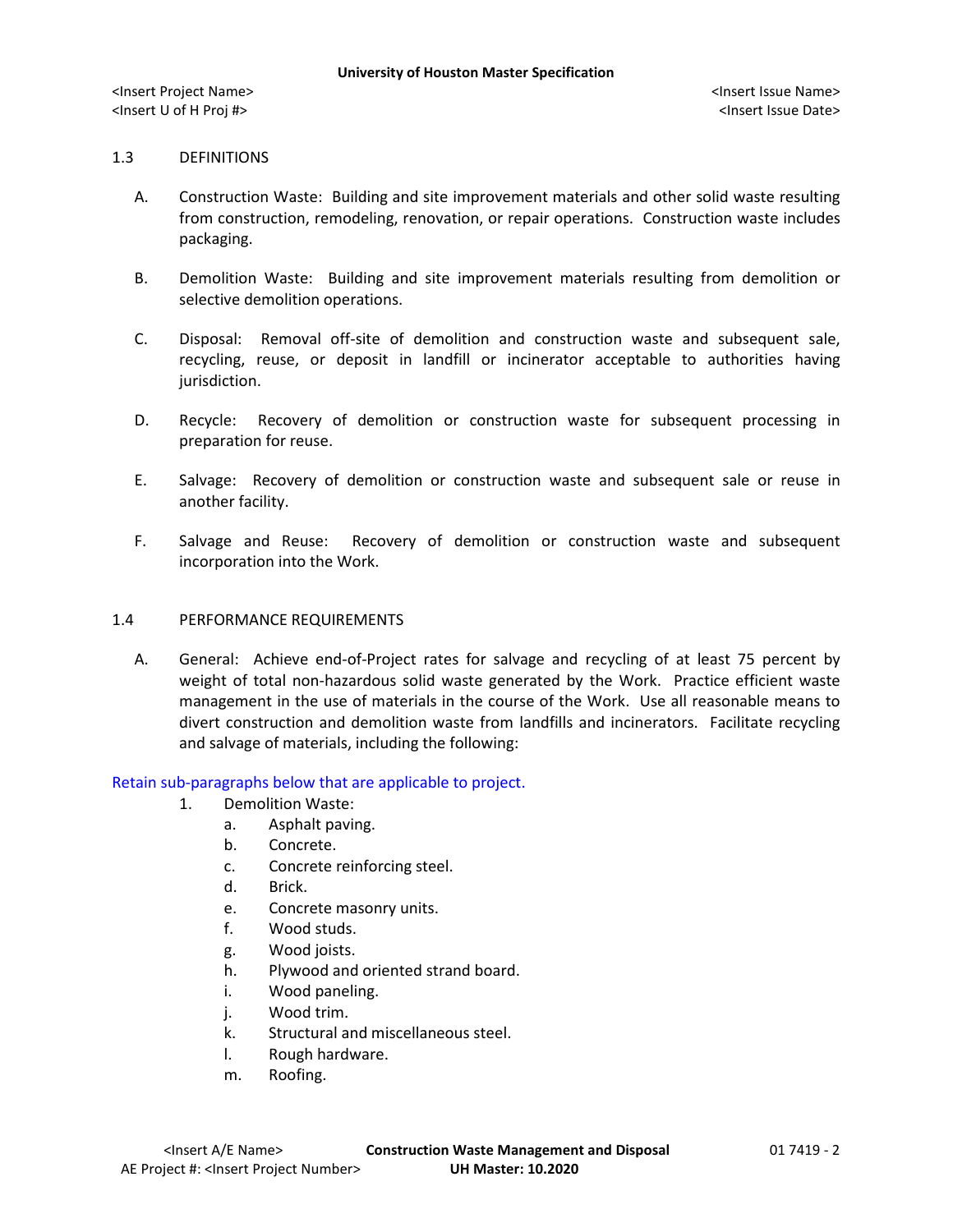- n. Insulation.
- o. Doors and frames.
- p. Door hardware.
- q. Windows.
- r. Glazing.
- s. Metal studs.
- t. Gypsum board.
- u. Acoustical tile and panels.
- v. Carpet.
- w. Carpet pad.
- x. Demountable partitions.
- y. Equipment.
- z. Cabinets.
- aa. Plumbing fixtures.
- bb. Piping.
- cc. Supports and hangers.
- dd. Valves.
- ee. Sprinklers.
- ff. Mechanical equipment.
- gg. Refrigerants.
- hh. Electrical conduit.
- ii. Copper wiring.
- jj. Lighting fixtures.
- kk. Lamps.
- ll. Ballasts.
- mm. Electrical devices.
- nn. Switchgear and panelboards.
- oo. Transformers.
- 2. Construction Waste:
	- a. Masonry and CMU.
	- b. Lumber.
	- c. Wood sheet materials.
	- d. Wood trim.
	- e. Metals.
	- f. Roofing.
	- g. Insulation.
	- h. Carpet and pad.
	- i. Gypsum board.
	- j. Piping.
	- k. Electrical conduit.
	- l. Packaging: Regardless of salvage/recycle goal indicated in "General" Paragraph above, salvage or recycle 100 percent of the following uncontaminated packaging materials:
		- 1) Paper.
		- 2) Cardboard.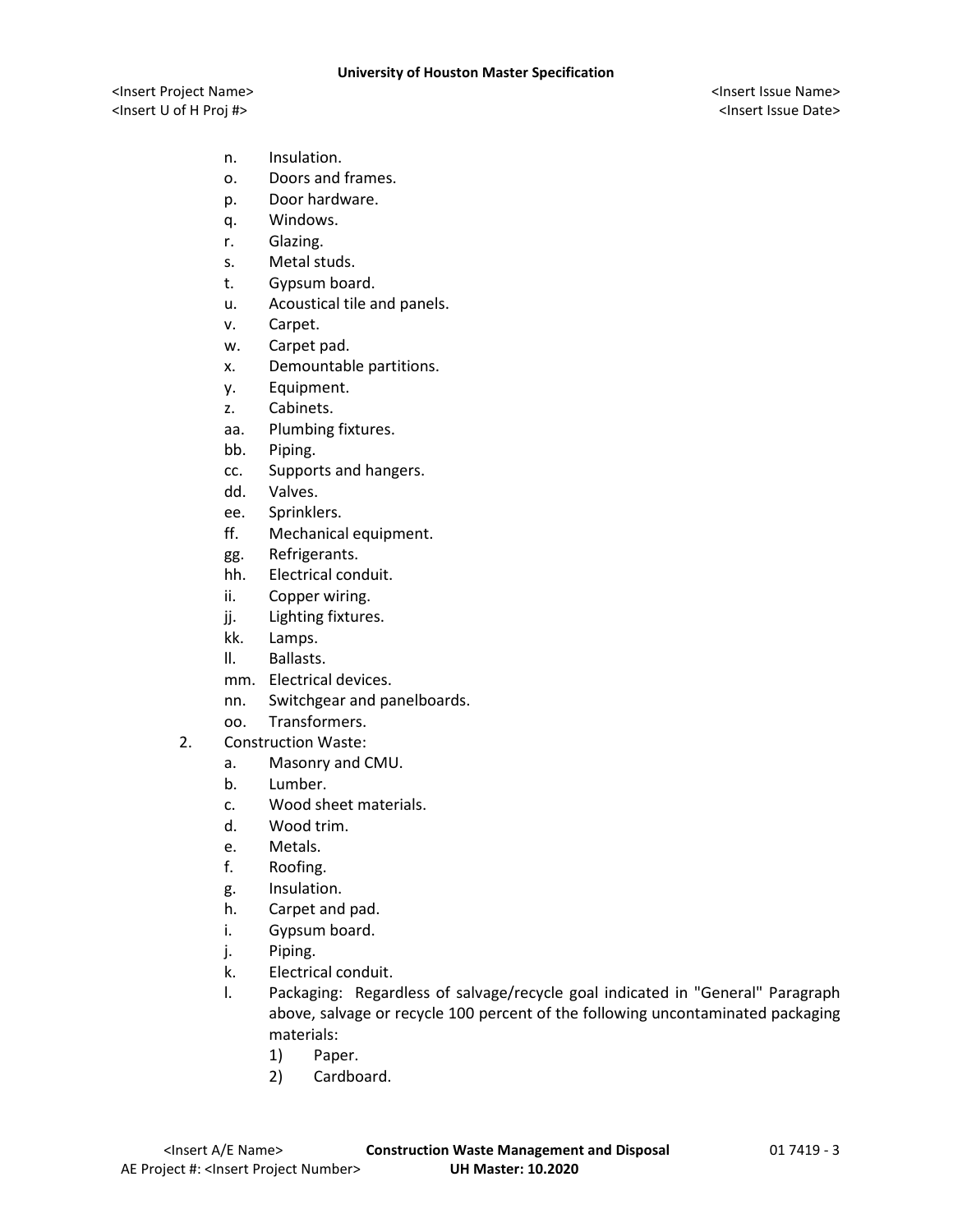- 3) Boxes.
- 4) Plastic sheet and film.
- 5) Polystyrene packaging.
- 6) Wood crates.
- 7) Plastic pails.

# 1.5 ACTION SUBMITTALS

- A. Waste Management Plan: Submit plan within 30 days of date established for the Notice to Proceed.
	- 1. Establish construction and demolition waste diversion goals for the Project. Identify at least five materials (both structural and non-structural) targeted for diversion and identify the approximate percentage of the overall Project waste that these materials represent.
	- 2. Specify whether materials will be separated or commingled and describe the diversion strategies planned for the Project.
	- 3. Describe where the materials will be taken and how the recycling facility will process the material.

# 1.6 INFORMATIONAL SUBMITTALS

- A. Waste Reduction Progress Reports: Concurrent with each Application for Payment, submit report. Include the following information:
	- 1. Material category.
	- 2. Generation point of waste.
	- 3. Total quantity of waste in tons (tonnes).
	- 4. Quantity of waste salvaged, both estimated and actual in tons (tonnes).
	- 5. Quantity of waste recycled, both estimated and actual in tons (tonnes).
	- 6. Total quantity of waste recovered (salvaged plus recycled) in tons (tonnes).
	- 7. Total quantity of waste recovered (salvaged plus recycled) as a percentage of total waste.
- B. Waste Reduction Calculations: Before request for Substantial Completion, submit calculated end-of-Project rates for salvage, recycling, and disposal as a percentage of total waste generated by the Work.
- C. Records of Donations: Indicate receipt and acceptance of salvageable waste donated to individuals and organizations. Indicate whether organization is tax exempt.
- D. Records of Sales: Indicate receipt and acceptance of salvageable waste sold to individuals and organizations. Indicate whether organization is tax exempt.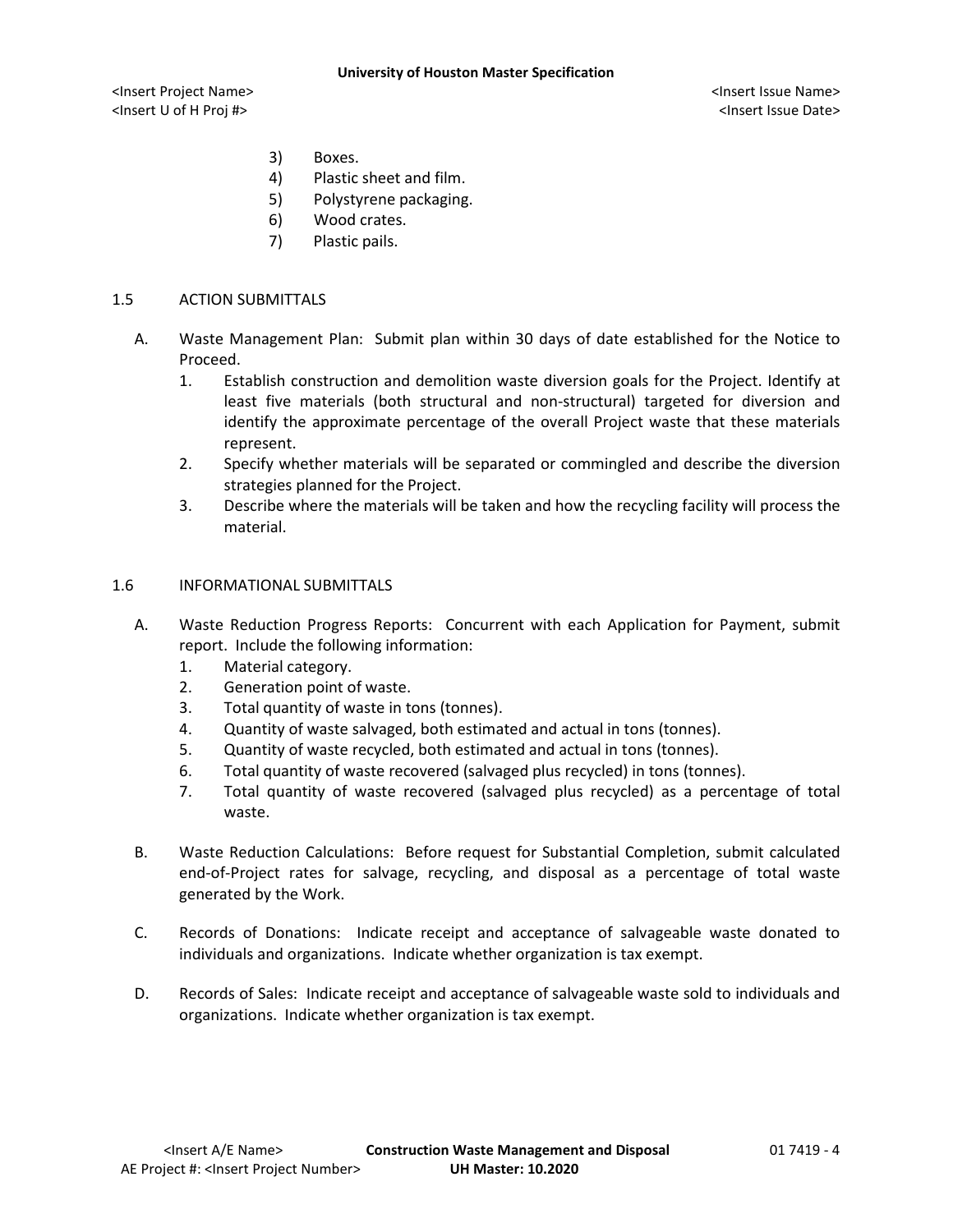- E. Recycling and Processing Facility Records: Indicate receipt and acceptance of recyclable waste by recycling and processing facilities licensed to accept them. Include manifests, weight tickets, receipts, and invoices.
- F. Landfill and Incinerator Disposal Records: Indicate receipt and acceptance of waste by landfills and incinerator facilities licensed to accept them. Include manifests, weight tickets, receipts, and invoices.
- G. Statement of Refrigerant Recovery: Signed by refrigerant recovery technician responsible for recovering refrigerant, stating that all refrigerant that was present was recovered and that recovery was performed according to EPA regulations. Include name and address of technician and date refrigerant was recovered.

# 1.7 QUALITY ASSURANCE

Retain either option in Paragraph below if desired for Projects seeking LEED certification. USGBC does not require that LEED coordinator also serve as the Project waste management coordinator.

- A. Waste Management Coordinator Qualifications: Experienced firm, with a record of successful waste management coordination of projects with similar requirements [**and that employs a LEED-Accredited Professional**].[ **Waste management coordinator may also serve as LEED coordinator**.]
- B. Refrigerant Recovery Technician Qualifications: Certified by EPA-approved certification program.
- C. Regulatory Requirements: Comply with hauling and disposal regulations of authorities having jurisdiction.

## 1.8 WASTE MANAGEMENT PLAN

Retain option in "General" Paragraph below if Project requires selective demolition or building demolition.

A. General: Develop a waste management plan according to ASTM E 1609 and requirements in this Section. Plan shall consist of waste identification, waste reduction work plan, and cost/revenue analysis.[ **Distinguish between demolition and construction waste.**] Indicate quantities by weight or volume, but use same units of measure throughout waste management plan.

Select option "site-clearing" in "General" Paragraph below if there is site work in the Project.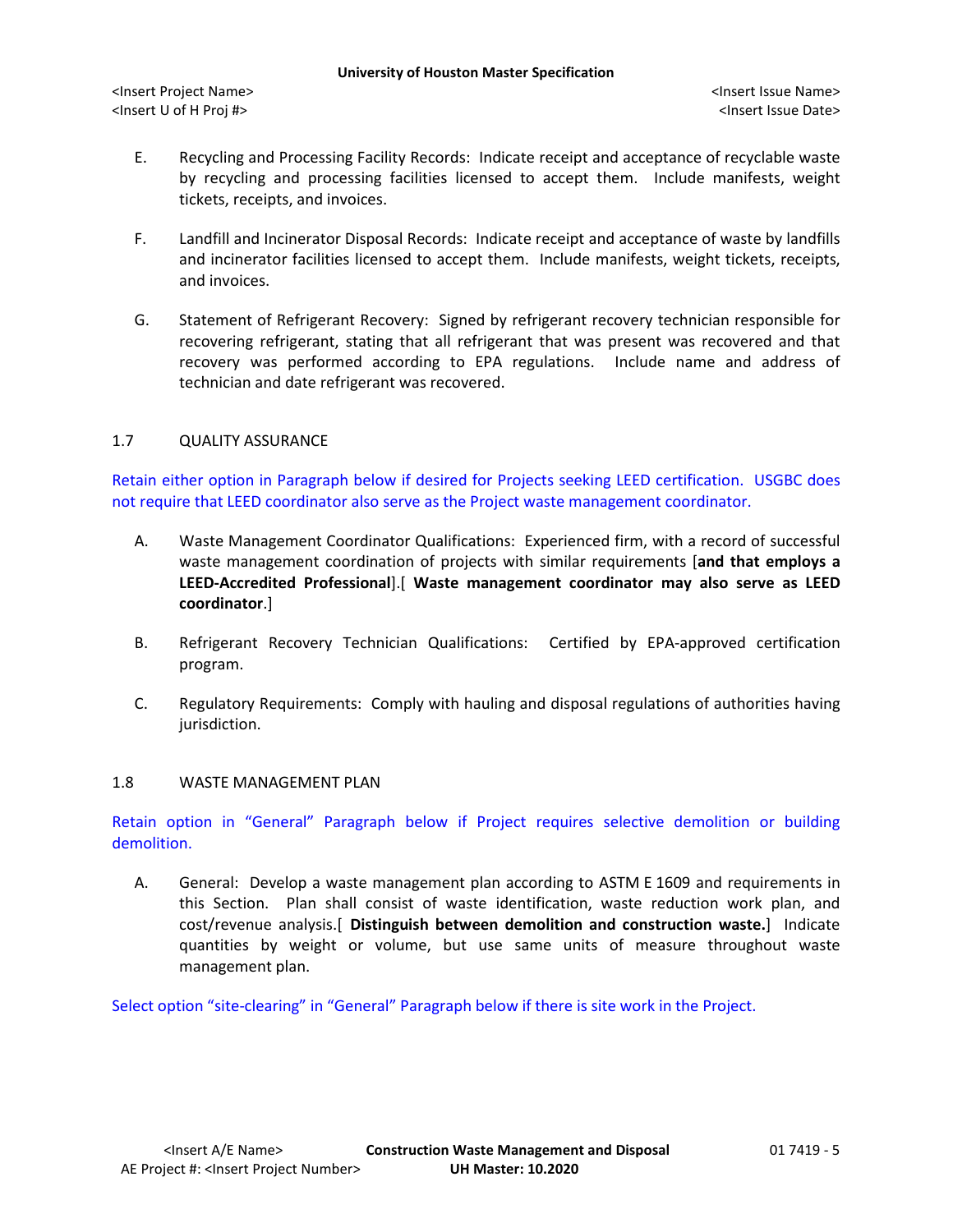- B. Waste Identification: Indicate anticipated types and quantities of demolition**[, site-clearing]** and construction waste generated by the Work. Include estimated quantities and assumptions for estimates.
- C. Waste Reduction Work Plan: List each type of waste and whether it will be salvaged, recycled, or disposed of in landfill or incinerator. Include points of waste generation, total quantity of each type of waste, quantity for each means of recovery, and handling and transportation procedures.
	- 1. Salvaged Materials for Reuse: For materials that will be salvaged and reused in this Project, describe methods for preparing salvaged materials before incorporation into the Work.
	- 2. Salvaged Materials for Sale: For materials that will be sold to individuals and organizations, include list of their names, addresses, and telephone numbers.
	- 3. Salvaged Materials for Donation: For materials that will be donated to individuals and organizations, include list of their names, addresses, and telephone numbers.
	- 4. Recycled Materials: Include list of local receivers and processors and type of recycled materials each will accept. Include names, addresses, and telephone numbers.
	- 5. Disposed Materials: Indicate how and where materials will be disposed of. Include name, address, and telephone number of each landfill and incinerator facility.
	- 6. Handling and Transportation Procedures: Include method that will be used for separating recyclable waste including sizes of containers, container labeling, and designated location where materials separation will be performed.
- D. Cost/Revenue Analysis: Indicate total cost of waste disposal as if there was no waste management plan and net additional cost or net savings resulting from implementing waste management plan. Include the following:
	- 1. Total quantity of waste.
	- 2. Estimated cost of disposal (cost per unit). Include hauling and tipping fees and cost of collection containers for each type of waste.
	- 3. Total cost of disposal (with no waste management).
	- 4. Revenue from salvaged materials.
	- 5. Revenue from recycled materials.
	- 6. Savings in hauling and tipping fees by donating materials.
	- 7. Savings in hauling and tipping fees that are avoided.
	- 8. Handling and transportation costs. Include cost of collection containers for each type of waste.
	- 9. Net additional cost or net savings from waste management plan.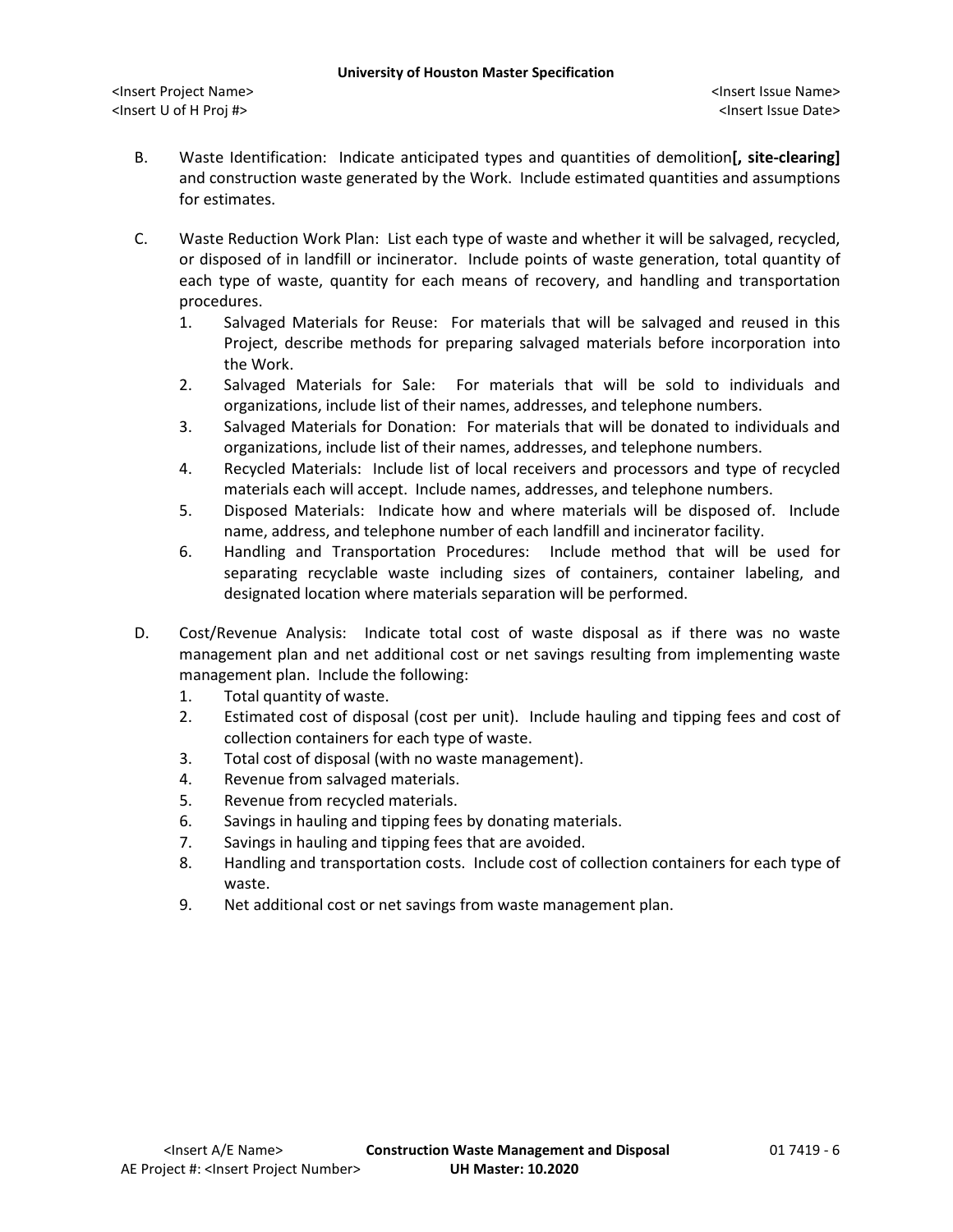PART 2 - PRODUCTS (Not Used)

## PART 3 - EXECUTION

# 3.1 PLAN IMPLEMENTATION

- A. General: Implement approved waste management plan. Provide handling, containers, storage, signage, transportation, and other items as required to implement waste management plan during the entire duration of the Contract.
	- 1. Comply with operation, termination, and removal requirements in Section 01 5000 "Temporary Facilities and Controls."

Retain option in "Waste Management Coordinator" Paragraph below when Project size and complexity of waste management justifies full-time, on-site waste management coordinator.

- B. Waste Management Coordinator: Engage a waste management coordinator to be responsible for implementing, monitoring, and reporting status of waste management work plan.[ **Coordinator shall be present at Project site full time for duration of Project.**]
- C. Training: Train workers, subcontractors, and suppliers on proper waste management procedures, as appropriate for the Work.
	- 1. Distribute waste management plan to everyone concerned within three days of submittal return.
	- 2. Distribute waste management plan to entities when they first begin work on-site. Review plan procedures and locations established for salvage, recycling, and disposal.
- D. Site Access and Temporary Controls: Conduct waste management operations to ensure minimum interference with roads, streets, walks, walkways, and other adjacent occupied and used facilities.
	- 1. Designate and label specific areas on Project site necessary for separating materials that are to be salvaged, recycled, reused, donated, and sold.
	- 2. Comply with Section 01 5000 "Temporary Facilities and Controls" for controlling dust and dirt, environmental protection, and noise control.

## 3.2 SALVAGING DEMOLITION WASTE

- A. Salvaged Items for Reuse in the Work: Salvage items for reuse and handle as follows:
	- 1. Clean salvaged items.
	- 2. Pack or crate items after cleaning. Identify contents of containers with label indicating elements, date of removal, quantity, and location where removed.
	- 3. Store items in a secure area until installation.
	- 4. Protect items from damage during transport and storage.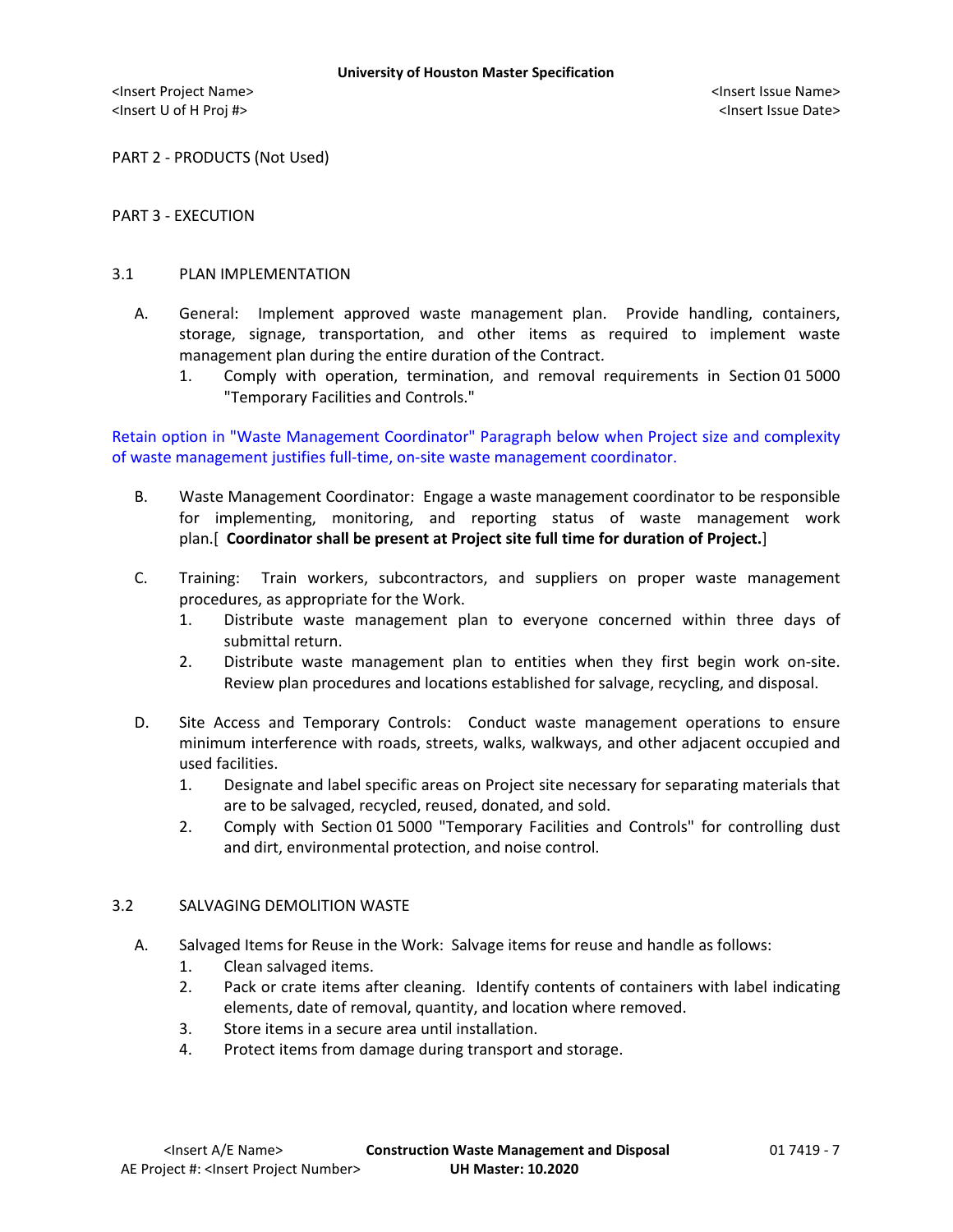- 5. Install salvaged items to comply with installation requirements for new materials and equipment. Provide connections, supports, and miscellaneous materials necessary to make items functional for use indicated.
- B. Salvaged Items for Sale and Donation: Not permitted on Project site.
- C. Salvaged Items for Owner's Use: Salvage items for Owner's use and handle as follows:
	- 1. Clean salvaged items.
	- 2. Pack or crate items after cleaning. Identify contents of containers with label indicating elements, date of removal, quantity, and location where removed.
	- 3. Store items in a secure area until delivery to Owner.
	- 4. Transport items to Owner's storage area designated by Owner.
	- 5. Protect items from damage during transport and storage.

# Revise list below (Paragraphs D to G), to suit project.

- D. Equipment: Drain tanks, piping, and fixtures. Seal openings with caps or plugs. Protect equipment from exposure to weather.
- E. Plumbing Fixtures: Separate by type and size.
- F. Lighting Fixtures: Separate lamps by type and protect from breakage.
- G. Electrical Devices: Separate switches, receptacles, switchgear, transformers, meters, panelboards, circuit breakers, and other devices by type.

# 3.3 RECYCLING DEMOLITION AND CONSTRUCTION WASTE, GENERAL

- A. General: Recycle paper and beverage containers used by on-site workers.
- B. Recycling Incentives: Revenues, savings, rebates, tax credits, and other incentives received for recycling waste materials shall be shared equally by Owner and Contractor.
- C. Preparation of Waste: Prepare and maintain recyclable waste materials according to recycling or reuse facility requirements. Maintain materials free of dirt, adhesives, solvents, petroleum contamination, and other substances deleterious to the recycling process.
- D. Procedures: Separate recyclable waste from other waste materials, trash, and debris. Separate recyclable waste by type at Project site to the maximum extent practical according to approved construction waste management plan.
	- 1. Provide appropriately marked containers or bins for controlling recyclable waste until removed from Project site. Include list of acceptable and unacceptable materials at each container and bin.
		- a. Inspect containers and bins for contamination and remove contaminated materials if found.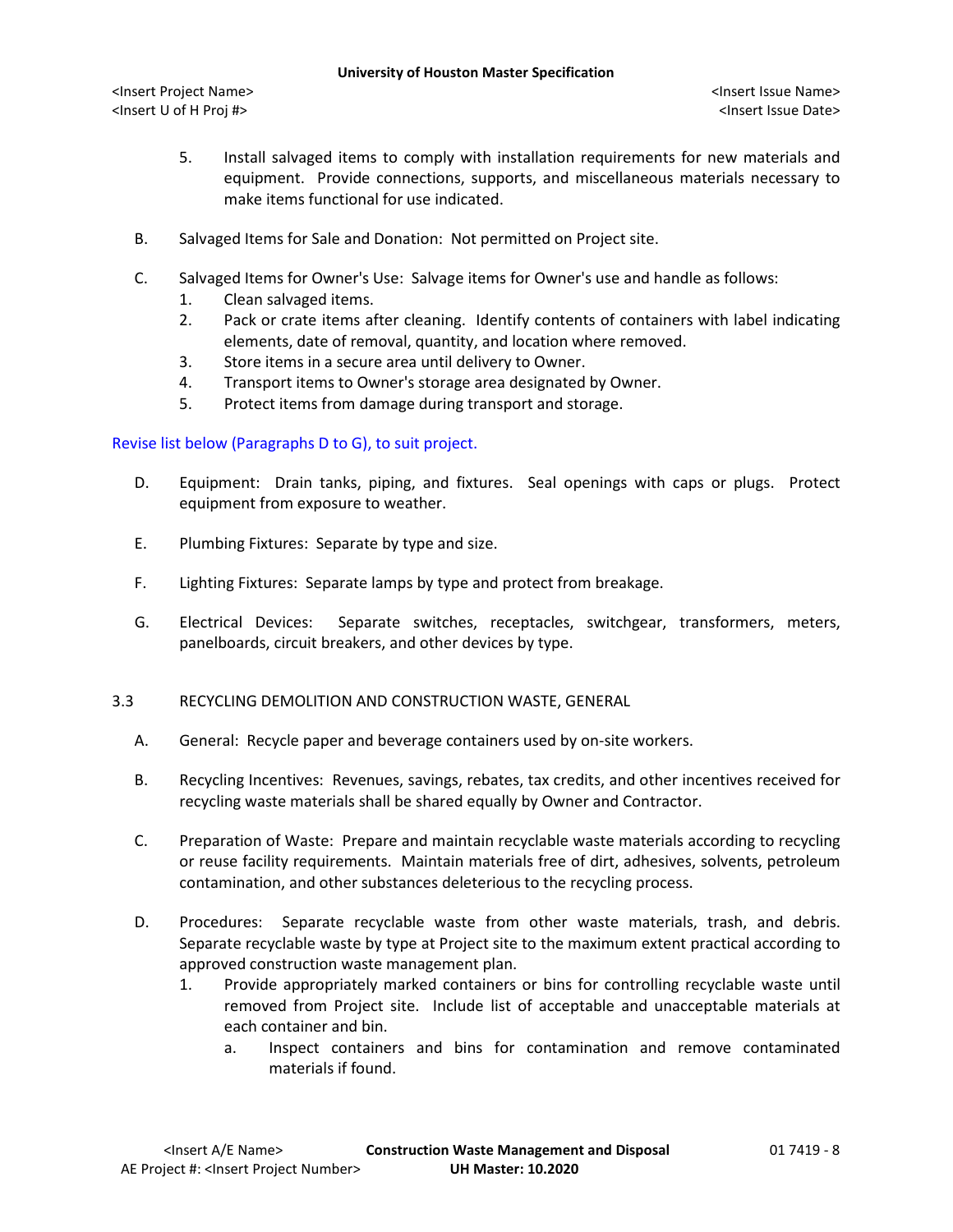#### **University of Houston Master Specification**

- 2. Stockpile processed materials on-site without intermixing with other materials. Place, grade, and shape stockpiles to drain surface water. Cover to prevent windblown dust.
- 3. Stockpile materials away from construction area. Do not store within drip line of remaining trees.
- 4. Store components off the ground and protect from the weather.
- 5. Remove recyclable waste from Owner's property and transport to recycling receiver or processor.

# 3.4 RECYCLING DEMOLITION WASTE

Retain paragraphs below that are suitable to the project. If no demolition in project, delete entire article.

- A. Asphalt Paving: Break up and transport paving to asphalt-recycling facility.
- B. Concrete: Remove reinforcement and other metals from concrete and sort with other metals. 1. Pulverize concrete to maximum 4-inch (100-mm) size.
- C. Masonry: Remove metal reinforcement, anchors, and ties from masonry and sort with other metals.
	- 1. Pulverize masonry to maximum 4-inch (100-mm) size.
	- 2. Clean and stack undamaged, whole masonry units on wood pallets.
- D. Wood Materials: Sort and stack members according to size, type, and length. Separate lumber, engineered wood products, panel products, and treated wood materials.
- E. Metals: Separate metals by type.
	- 1. Structural Steel: Stack members according to size, type of member, and length.
	- 2. Remove and dispose of bolts, nuts, washers, and other rough hardware.
- F. Asphalt Shingle Roofing: Separate organic and glass-fiber asphalt shingles and felts. Remove and dispose of nails, staples, and accessories.
- G. Gypsum Board: Stack large clean pieces on wood pallets or in container and store in a dry location. Remove edge trim and sort with other metals. Remove and dispose of fasteners.
- H. Acoustical Ceiling Panels and Tile: Stack large clean pieces on wood pallets and store in a dry location.
- I. Metal Suspension System: Separate metal members including trim, and other metals from acoustical panels and tile and sort with other metals.
- J. Carpet: Roll large pieces tightly after removing debris, trash, adhesive, and tack strips.
	- 1. Store clean, dry carpet in a closed container or trailer provided by Carpet Reclamation Agency or carpet recycler.